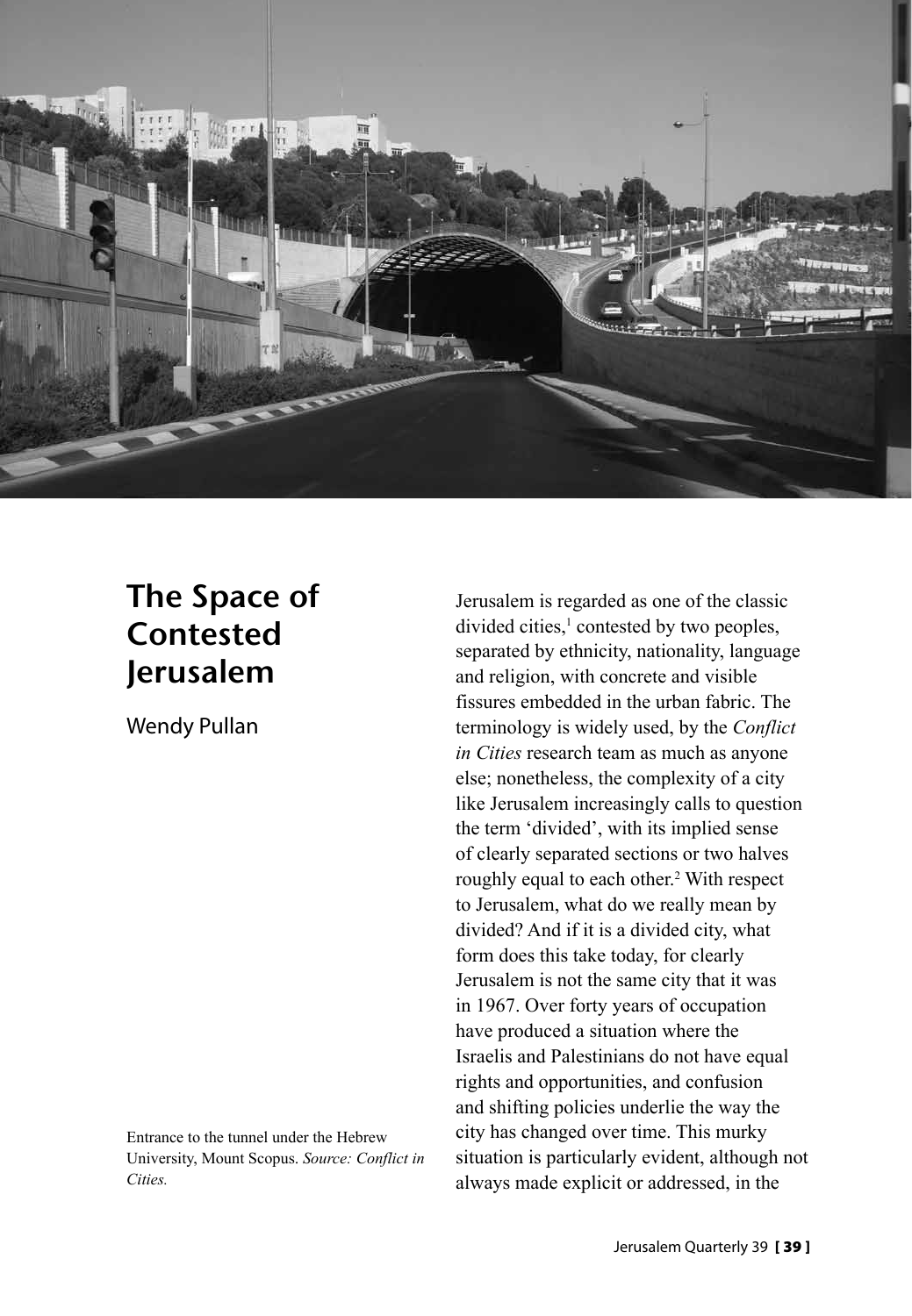

Map of Metropolitan Jerusalem showing settlements, villages and separation barrier. *Source: Conflict in Cities.*

spatial qualities that characterise and differentiate the Palestinian and Israeli sectors. Significant historical residues are still in play in Jerusalem today, yet, much of what is understood as the city's current urban space has been shaped by the conflict, and conversely, also impacts upon it. It would be fair to say that today the spaces which Israelis and Palestinians inhabit in Jerusalem are radically different from each other, although the divisions between them are not always simple or obvious.

## **Jerusalem: Divisions and Fragmentation**

Division of the city is rooted in the 1948-67 period, when the ceasefire line between Israel and Jordan became an international border running north-south through the centre of the city; during this time, the two countries each had their own institutions and jurisdiction over their own half of the city. Then, it was possible to speak of two halves of the city; effectively, Jerusalem was two truncated but autonomous urban centres with UN supervision of the border and crossings closed to Arabs and Israelis. The border areas became derelict, and as might be expected, the two halves of the city shrank away from each other; one side was oriented westward to Israel whilst the other focused east on Jordan. This changed with the 1967 war. After capturing Jordanian Jerusalem, Israel annexed it just ten days later. It was a bold move, one not recognised by any other state or international body, and today the large majority of Palestinians remain opposed to any sort of unification under Israeli rule. But what sort of city is it that Israel has so desired to unify and the Palestinians have resisted?

First of all, it is worth remembering that traditionally Jerusalem, as is typical in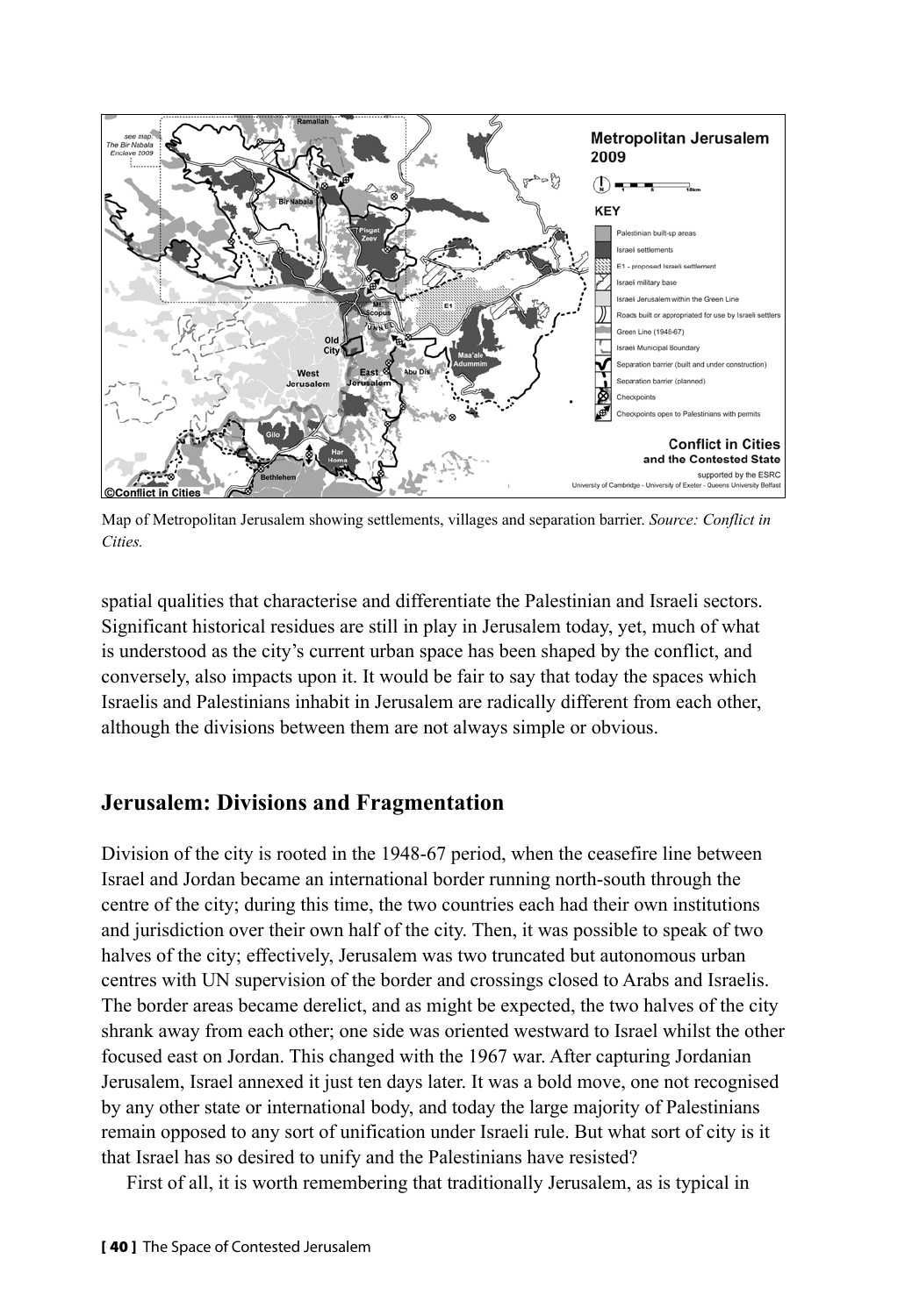the Middle East, has been a city of quarters. In the Old City, today's division into four quarters (Muslim, Christian, Jewish and Armenian, plus the Haram al-Sharif), is an oversimplified and modern interpretation of the city that does not properly reflect the many smaller quarters and neighbourhoods that existed within each area of the city; historically, rigid separations were rare, and instead, customary landmarks were recognised by the residents as marking different precincts. Various ethnic and religious groups often lived in close proximity, sometimes separated by only a residential wall or an alley, or else different communities were defined by streets with market stalls, coffeehouses, baths, bakeries and workshops. Despite their overly simple divisions, today's quarters continue to be separated primarily by commercial and semi-public functions rather than borders. Even with large areas given over to present-day tourist functions, this traditional manner of defining space is still visible and viable; the boundaries between quarters are 'soft', mostly made up of market streets that provide places for both mixing and separation. By simply catering to the needs of everyday life, the activities on the market streets structure and nuance urban differentiation.

From 1918, British planning continued to develop Jerusalem neighbourhood by neighbourhood; but unlike the older quarters, these were regarded as autonomous communities, primarily oriented to their road systems, for modern efficiency, and separated by green space, employing a modern planning practice based on buffer zones.3 These new neighbourhoods were planned as distinct and autonomous enclaves rather than quarters, with no means for creating transitions or structuring difference between one neighbourhood and the next; rather than streets with their markets, workshops and coffee houses, picturesque valleys devoid of people and urban activities separated them. Israeli planning between 1948 and 67, and especially after 1967 followed in this direction,<sup>4</sup> and many of the new suburbs continued to be designed as individual enclaves, accessed and structured by primary road systems and separated by open landscape. It would be wrong to see British planning apart from colonial interests where much of it was initiated to Westernise the city. But after 1967, this sort of modern enclave planning was used once again to serve a new purpose, this time nationalistic. Extensive and large suburban settlements, growing to populations of 40,000 – 50,000 and intended for Jewish residents only, were built on Palestinian land in East Jerusalem.<sup>5</sup> Like the enclaves planned by the British, physical autonomy was, at least superficially, a prime characteristic; however, in strategic planning terms, the new settlements were located according to their relationship to Palestinian habitation. The early settlements were configured as a 'security ring' around the Jewish city; it is a concept made quite clear after the initial wave of construction, in a 1982 document prepared for Mayor Teddy Kollek's international advisory council, the Jerusalem Committee, clearly stating that 'the ring of settlements will provide a necessary buffer in case of any political or military pressure.'6 As the settlements around and through Jerusalem have increased in number and expanded in size, each was built adjacent to, or in some particular relationship with, one or more Palestinian village or neighbourhood.7 While the security argument is still regularly used, it is possible to see that the growing Israeli settlements have been sited to block physically the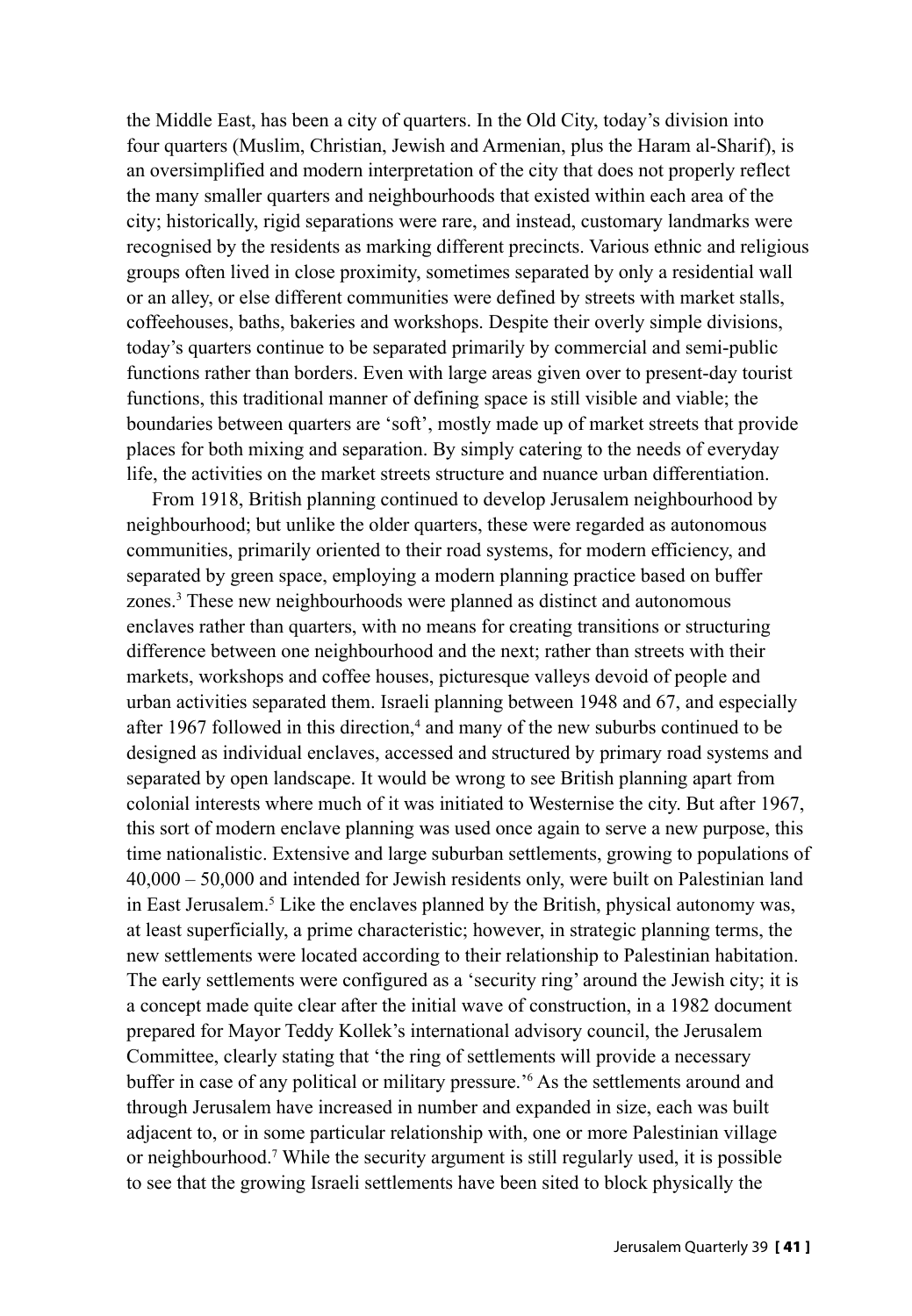

The valley and separation barrier between Pisgat Zeev and Hizma. *Source: Conflict in Cities.*

expansion of the Palestinian villages. <sup>8</sup> Today, many examples of tight borders exist, and a map of Jerusalem shows a close patchwork of settlements and villages across the city.

It is when the configurations of settlements and villages are viewed threedimensionally that their true impact emerges. The settlements are located on high ground, fortress-style architecture with heavy stone walls, buttresses and towers, so that they look down on the lower Palestinian villages that traditionally cover the slopes rather than the peaks of the hills. In effect, each settlement shadows the Palestinian areas, and by doing so, their 'superior' presence is always felt. Due to the open valleys between them, Israeli settlements and Palestinian villages are always separated, but at the same time, each is visible to the other. With rare exceptions, direct physical links are absent and especially vehicular connecting roads do not exist. This odd combination of uninterrupted ocular intimacy with no physical access makes any sort of normal neighbourly relations impossible, and such an unremitting gaze can only render the 'other side' as mysterious and forbidden; eventually it may become vilified.

That this expansion into Palestinian Jerusalem was intended to maintain unity of the city under Israeli rule seems assured; again, the material prepared for the Jerusalem Committee makes clear: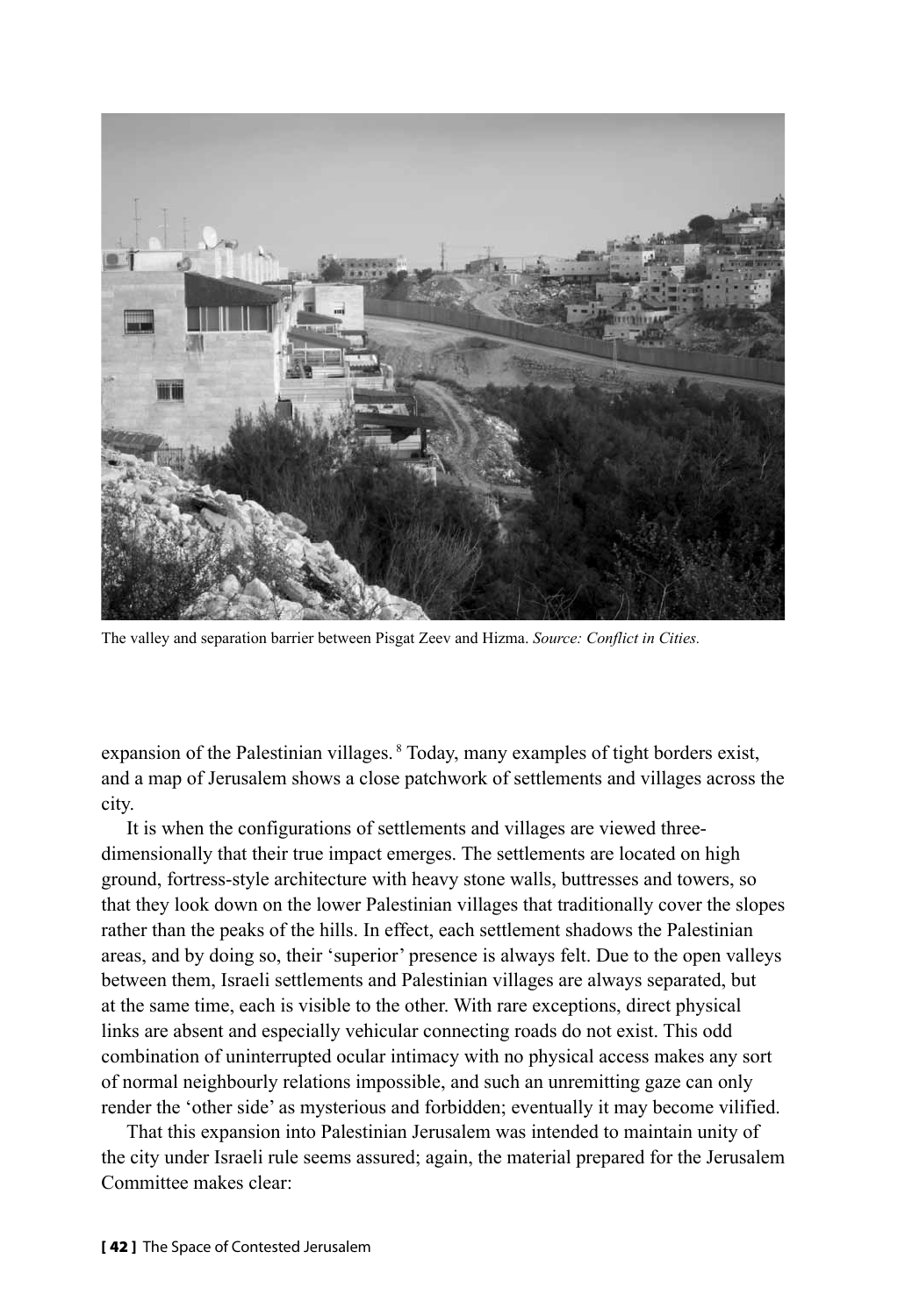The overriding, undisputed principle underlying Jerusalem's planning is the realization of her unity….[by] building up the city in such a way as to preclude the bi-polar emergence of two national communities and forestall any possibility of re-dividing it along such lines.<sup>9</sup>

Such a vision seems to have been regarded by the Israeli authorities as an innovative means for asserting their hegemony; the document goes on to say:

In the last few years Jerusalem has been moulded into a greater Jerusalem that is altering the physical and political character of the region.<sup>10</sup>

Promoting not just segregated living for Israelis and Palestinians, this kind of planning established a radical form of frontier urbanism where residential areas with civilian populations are used to confront the 'other' in ways that, without any direct means of access or communication, can never be consummated or resolved. There is an inherent contentiousness in such planning and under Israeli stewardship it has spread throughout East Jerusalem's peripheral regions. Moreover, whilst the idea of bilateral partition between Israel and Palestine has lingered at least in abstract terms, the spatial configurations of post 1967 Jerusalem are now probably too complex for this possibility in any way that offers urban viability to both sides. This situation is now reflected in the contorted and inequitable path of the Israeli separation barrier or wall.

In many ways, surveillance cameras, barbed wire, and fortress-like architecture have produced introverted and bounded Israeli settlements around Jerusalem, creating a local form of gated communities determined by politics and manipulation of the topography. Yet, despite the autonomy of each of these neighbourhoods, the planning strategies have focused upon spatial contiguity between them. Reciprocal with this has been the truncating and isolation of Palestinian centres. Hence, for example, the addition in the 1980s of the Har Homa settlement to fill a gap in the initial ring of Israeli suburbs in southern Jerusalem also provided a huge block between Palestinian Bethlehem and Jerusalem. Particularly controversial today are plans for the E1 area east of the Israeli-imposed 1968 municipal border; with extensive infrastructure in place but above ground construction halted, this is a settlement in waiting.11 Said to be the most controversial of all the Israeli incursions into the Occupied Territories because it lies in a position to sever the northern and southern sectors of the West Bank, if completed E1 would also link the huge settlement of Maale Adumim to Israeli Jerusalem, and in so doing, create a west-east Israeli corridor dividing Palestinian East Jerusalem and effectively doing away with it. Clearly, these huge planning moves intended to consolidate Israeli spatial contiguity and have the opposite effect on Palestinian space, causing severance, fragmentation and even obliteration.

So, to summarise: the legacy of forty years of Israeli planning is a series of physically autonomous Jewish residential enclaves connected and structured by arterial roads that are interspersed to shadow Palestinian villages and neighbourhoods in a way that is fragmented, oriented by the distant gaze, and allows no direct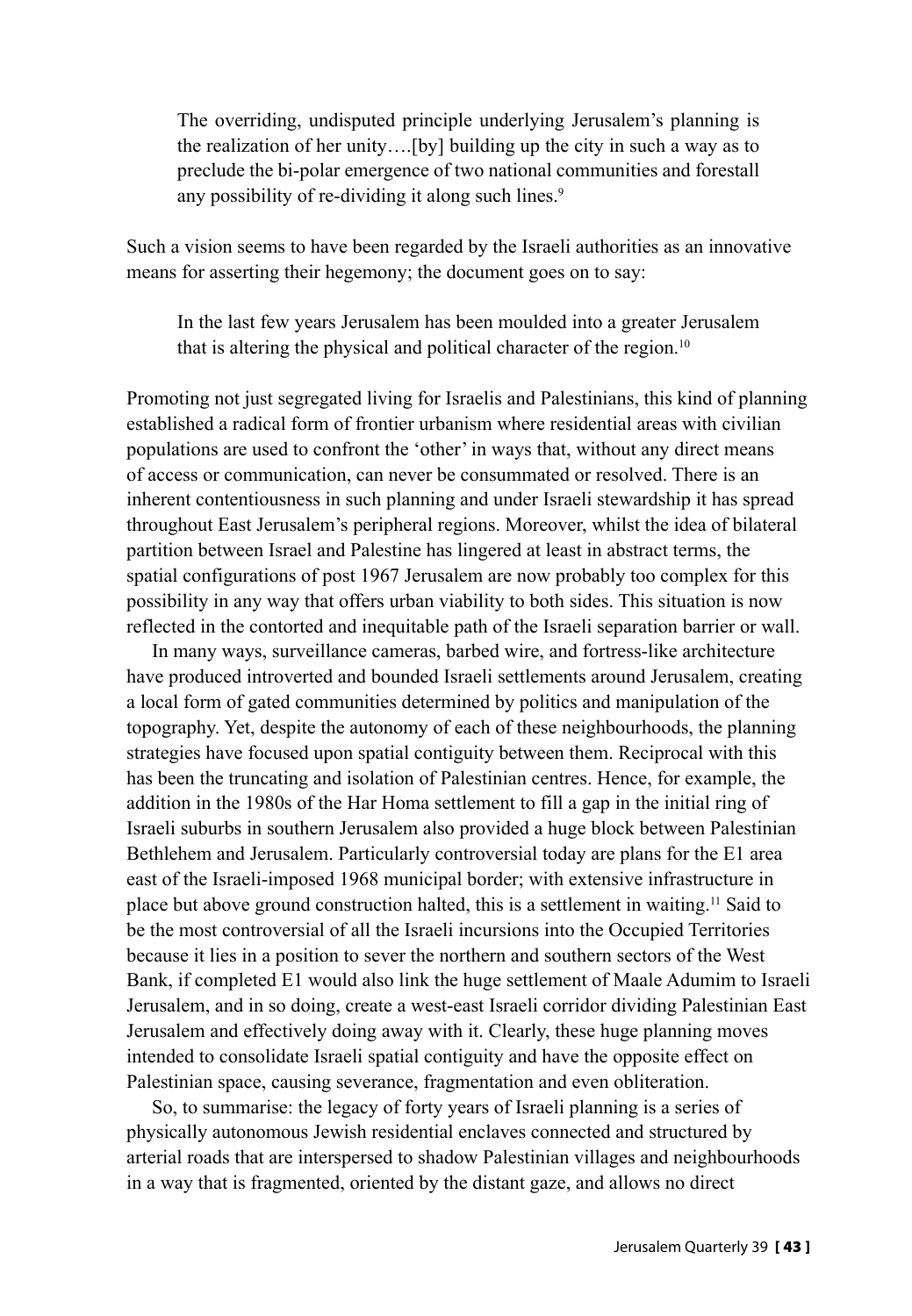

Map of the Bir Nabala enclave and surrounding area. *Source: Conflict in Cities.*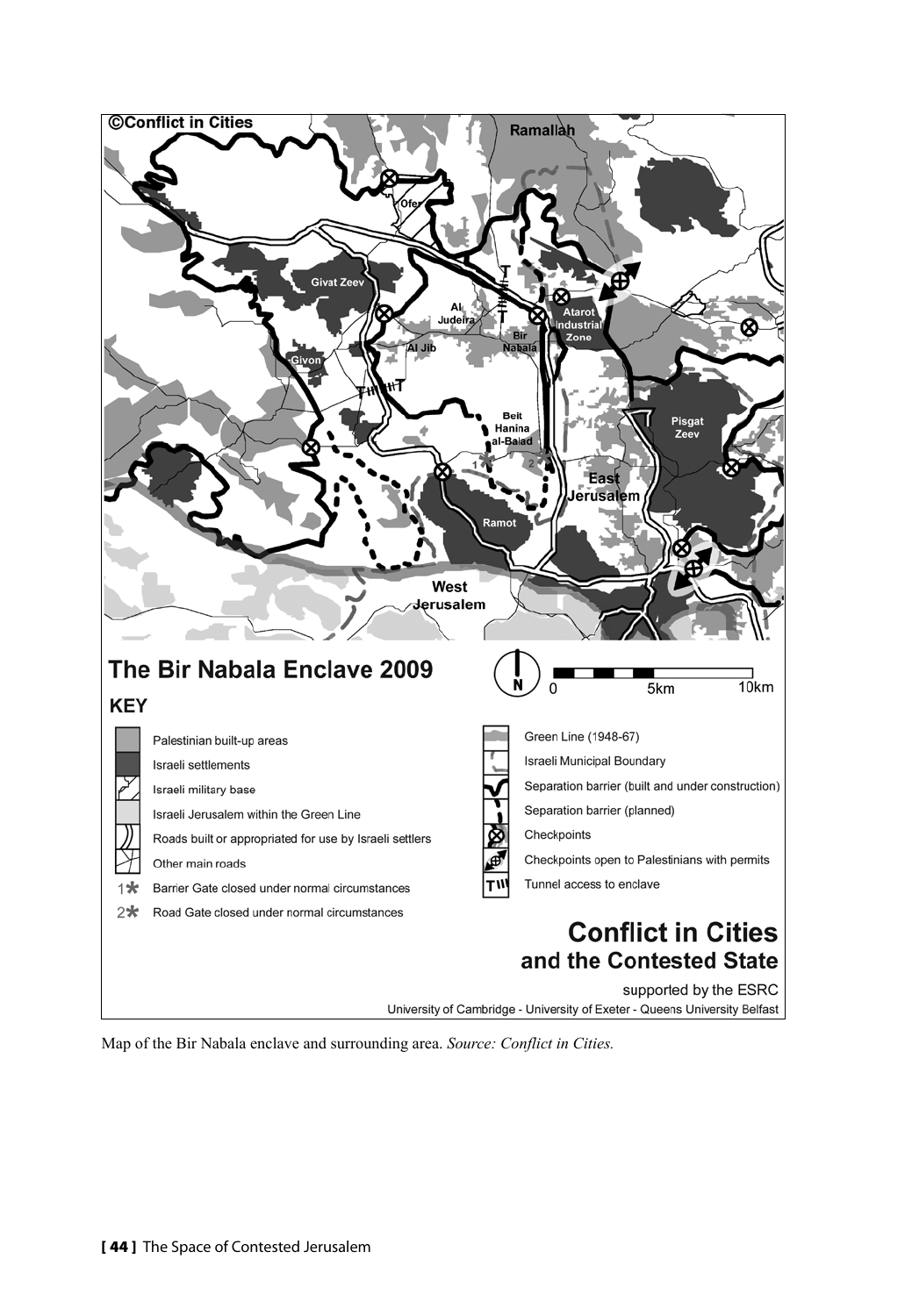contact. Spatial complexity is a primary feature of the occupation; the separation barrier has not caused this situation, rather it reflects it. Clearly a great chasm exists between Israelis and Palestinians and in the varieties of popular imagination there is the idea of two sides to Jerusalem; especially strong are cognitive borders which dictate where one believes that he or she can or cannot go. But proposals for bilateral division, that assume two sides, Israel and Palestine, do not reflect the complex spatial reality that can be seen in maps and that exists on the ground. Moreover, because of a highly controlled planning ideology and process, there is not just extreme urban fragmentation, but the quality of the space itself differs; as we shall see, this has become characterised by what can be described as boundedness and mobility determined by ethnicity and national identity.

### **Boundedness and Mobility: Palestine and Israel**

One of the major results of the Israeli separation barrier in the Jerusalem area has been the creation of artificial Palestinian enclaves, enclosed by the wall with guarded checkpoints. To the north of Jerusalem, the villages of al-Jib, Bir Nabala, al-Judeira, and Beit Hanina al-Balad have been looped together to form the so-called Bir Nabala enclave. Historically, these Palestinian centres were recognised as 'Jerusalem villages' in a system where familial connections, market outlets, religious sites and reciprocal courtesies and protection gave structure to the continuity of rural and urban space. In modern times, the villages continued to be linked symbiotically to Jerusalem enjoying economic outlets in the city for village agricultural and manufactured goods, and institutional support such as hospitals and the main al-Aqsa mosque; the villages supplied residential neighbourhoods for Jerusalemites wishing extra-urban housing. A recent study describes what had been the positive impact of these links, and the widespread social and economic deterioration of the villages since they have been severed from Jerusalem.<sup>12</sup> In forcing the villages into an enclave with a checkpoint to Ramallah and cutting the connection to Jerusalem, they have been unilaterally reoriented from one city to the other. The traditional correspondence of socioeconomic factors with spatial settings no longer exists: the socially primed economic connections have gone dead, houses lie empty, the Ramallah hospitals cannot cope with the crowds, and villagers cannot get to al-Aqsa mosque.

The isolation and reorientation of the Bir Nabala enclave is dictated by the transportation system as much as by the separation barrier. Linked one to the other by a road with checkpoints only at either end, the villages are like beads on a string; a problem in one village -- any road block or stoppage -- means difficulties in all, resulting in an imposed and unnecessary system of dependencies. Beyond the enclave's enclosing wall is a circle of other inhabited areas, this time the Israeli settlements of Ofer, Givat Zeev, Givon, Ramot and Atarot Industrial Zone; they are connected by their own transportation system, known as a bypass road, that encircles the Bir Nabala enclave and separates Israeli drivers from any bottle necks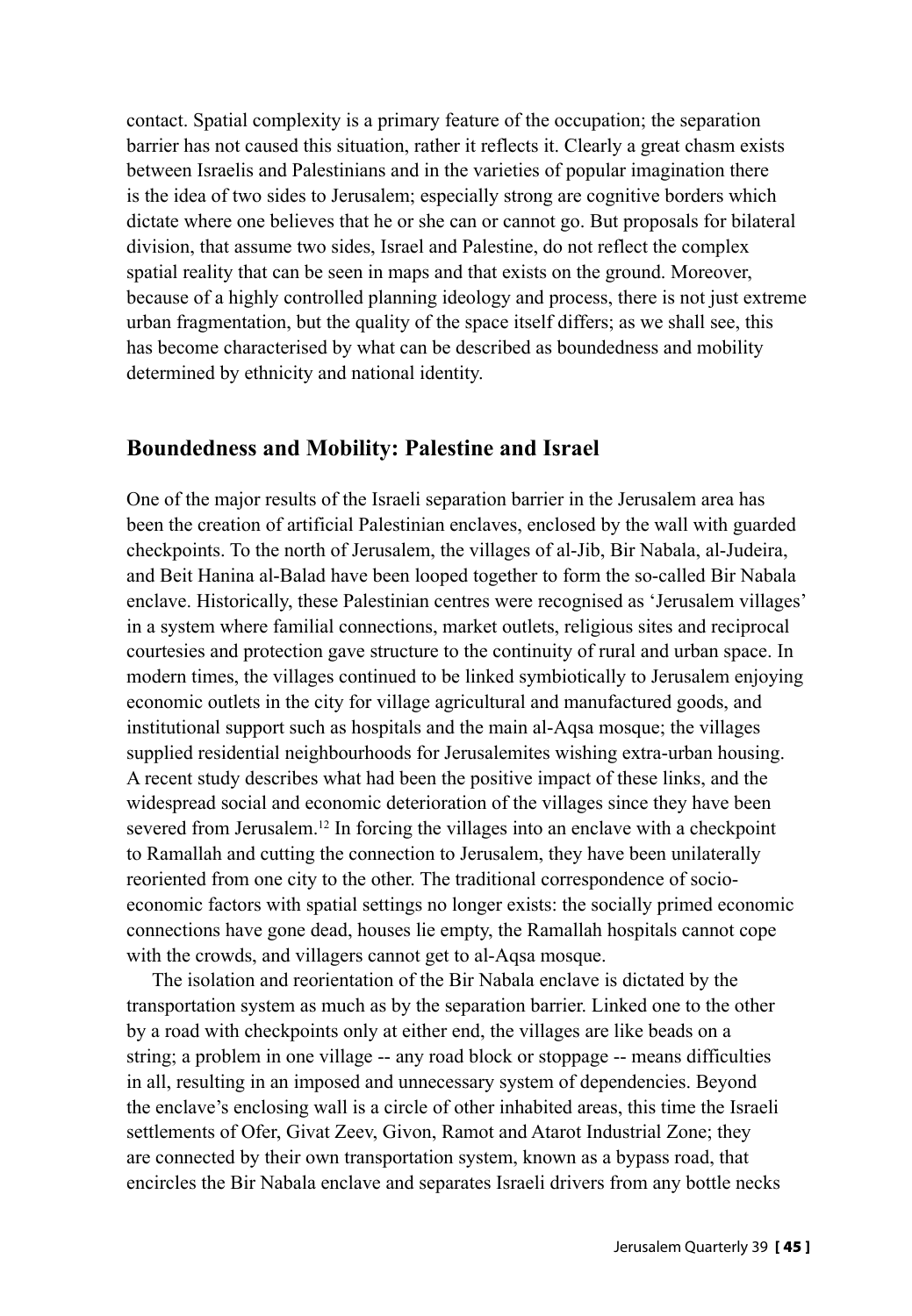

The edge of Al-Quds University and the separation barrier, Abu Dis. *Source: Conflict in Cities.*



Two spatial realities: the entrance to Hadassah Hospital, Mount Scopus and the blocked entrance to Issawiya. *Source: Conflict in Cities.*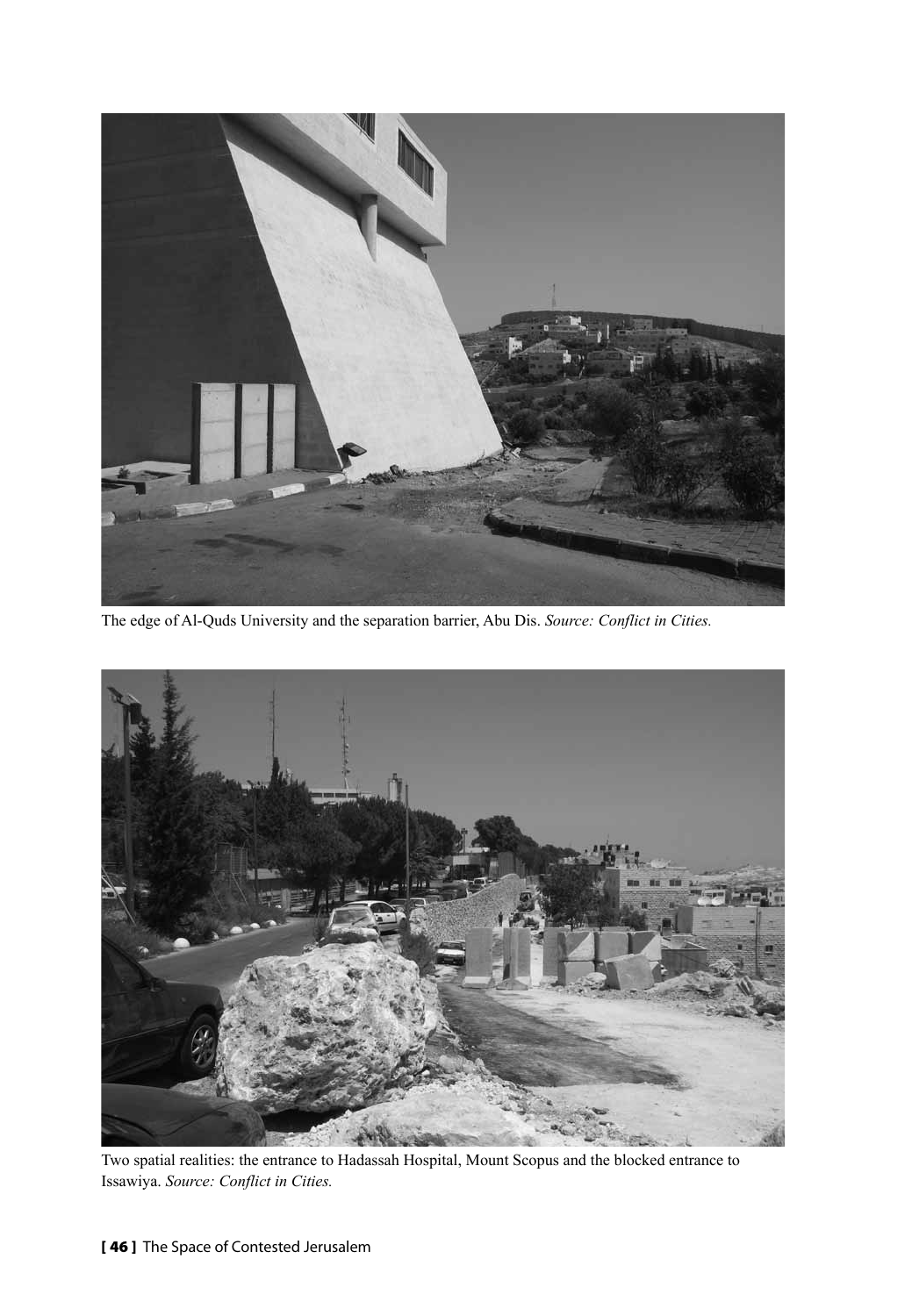or checkpoints experienced by the Palestinians. Two transportation infrastructures, one wrapped around the other, have been carefully constructed to create discrepant and segregated spatial systems; the inner Palestinian route passes slowly through built areas, subject to controls and dependencies whereas the outer Israeli ring road has been built for speed and efficiency.

While the stated Israeli rationale for security regards severance primarily as separating Palestinians from Israelis, in actual fact Palestinians are just as often cut off from each other or their property. One of the most observed and reported breaches of Palestinian territory by the barrier is through Abu Dis, a village-become-town on the east side of Jerusalem. Here the main campus of the Palestinian Al-Quds (Jerusalem) University is separated from part of Abu Dis and severed from Jerusalem by the Wall.<sup>13</sup> What used to be a five minute trip across Abu Dis to the university, or a fifteen minute drive from Jerusalem, is now, for those with the proper permissions.<sup>14</sup> a journey of at least 45 minutes involving Israeli military checkpoints. The two lane route through Abu Dis, known as the old road from Jerusalem to Jericho, has been bisected by the wall and no longer links these two cities. Its opposite number is a bypass road that reflects Israeli needs, connecting West Jerusalem to Maale Adumim and other settlements east of Jerusalem. A major feature of the new four-lane divided carriageway is a tunnel built under the Hebrew University of Jerusalem at Mount Scopus to assure a speedy journey in and out of the city. It is an impressive route, where Israeli drivers enter the tunnel from a busy Jerusalem neighbourhood catching sight of the Hebrew University silhouetted on the hilltop above, and they emerge to be presented with a full panorama of the desert and the settlements beyond. Curiously, both these Jerusalem universities are defined, at least in part, by the spatial conditions produced by their roads, one severed from much of its hinterland by barriers and checkpoints and what has become the sheer struggle for access, and the other, its prominent position in the landscape enhanced as it towers above the tunnel and speeding cars that lay beneath.

For the residents of Maale Adumim and other settlements that are effectively bedroom suburbs of Jerusalem, the bypass road system is critical, providing a speedy motorway to connect them not just to the city, but to the centre of the country, and for that matter, to Ben Gurion Airport and the rest of the world. In Jerusalem itself, an extensive road system of inner city motorways, tunnels, bridges and causeways reflect a city dedicated to the automobile; a tram system is years behind schedule. Many of the huge construction projects are part of an inner city transport infrastructure built to connect the settlements to the city. Most importantly, these multi-laned, slip-road accessed motorways link point A to point B without local impedances on the way. Two points are worth making here: 15 firstly, for Israelis, these motorways are known as 'secure' roads; they are well lit at night, patrolled regularly, and the removal of roadside vegetation assures that hidden surprises do not lurk unexpectedly. Most importantly to those settlers who use them, the roads have been built to bypass the Palestinians. Few or no links to Palestinian villages or neighbourhoods exist and in many cases, like Bir Nabala, the road systems are segregated. Secondly, in a way that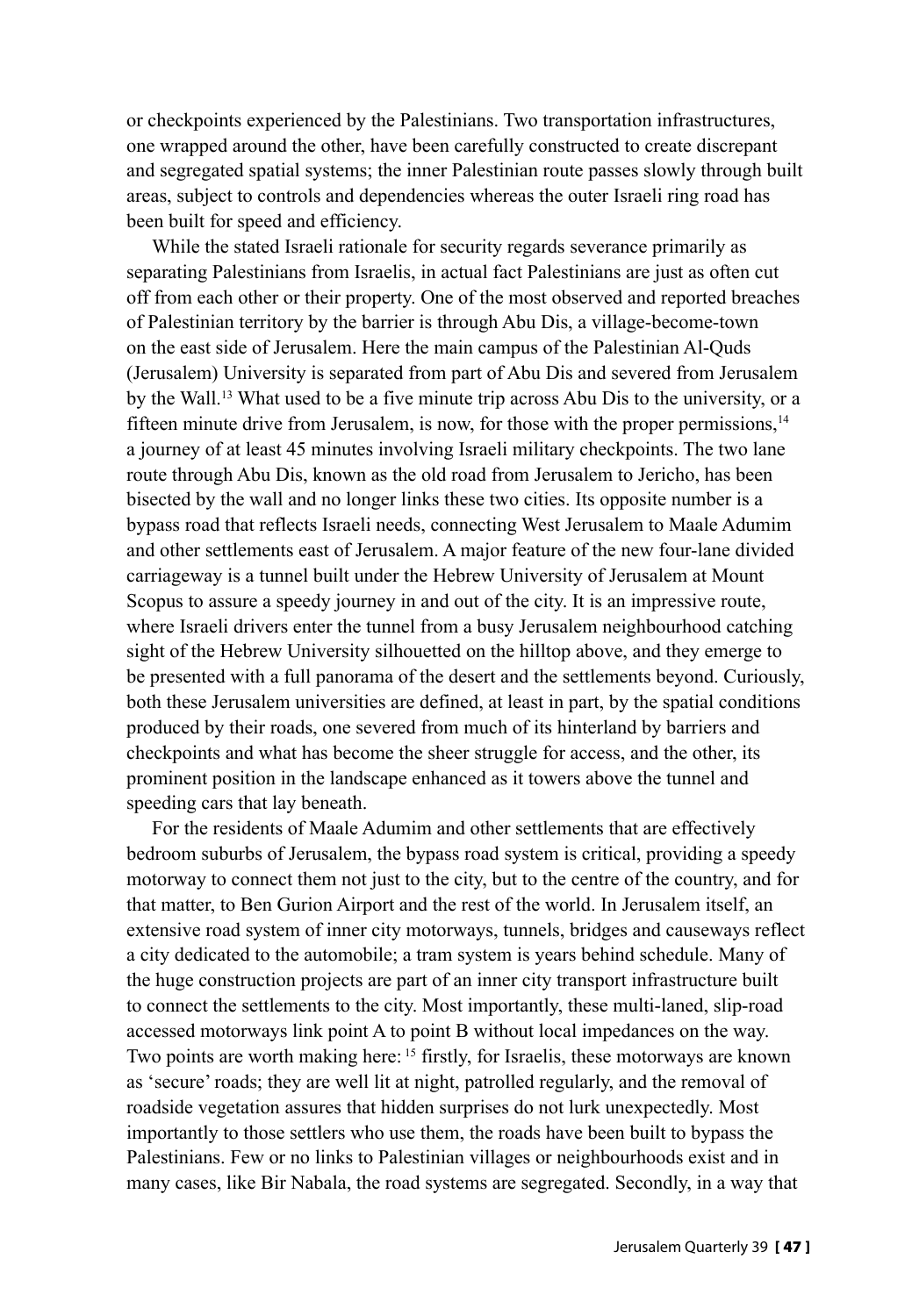anthropologist Marc Augé and others have shown,<sup>16</sup> roads like those of the Israeli bypass system focus primarily upon speed and detachment from place; space becomes abstract in a way that makes only time and distance meaningful. Israeli cars plunge into tunnels to be spewed out amid empowering desert panoramas and the rolling hills of the West Bank. Israeli drivers are waved through the checkpoints, and roadside advertisements to sell houses in the major settlements note that they are 'almost in Tel Aviv' or 'next door to Jerusalem'. Generally, little has been invested in Palestinian roads since before 1967 and on them journeys are circumscribed by boundaries, in the form of barriers and checkpoints; but in the Augian rapidity of the Israeli journey, the distance becomes compressed and made comfortable, and in doing so, the political boundaries of the space recede.

The vision of fluid and efficient connections, at all levels, remains central to Israeli life, and their reliance on and enjoyment of speedy travel has kept excellent pace with the West. It is a feature that was cleverly exploited in a campaign by the internet political lobby group Avaaz to hammer home to Israelis the possible advantages of supporting the Saudi call for negotiations in 2007: a series of billboards in Israel advertised 'a dream weekend in Saudi Arabia' or 'Shavuot [a Jewish holiday] in Syria', if peace treaties would be forthcoming. For Israelis, Arab capitals may be forbidden and exotic; but New York, London, Mumbai or Johannesburg will inevitably be more familiar, and closer, than Ramallah, Bethlehem or Nablus.

#### **Two Spatial Realities**

These brief observations indicate that two spatial systems are at work in Jerusalem, and at one and the same time, they are both separate and intertwined in ways that are widespread and complex. It is possible to describe the two spatial realities as boundedness and mobility, and they have become one further way of dividing Palestinian and Israeli camps. The inherent contradictions have dominated the long Israeli planning legacy, where even before the years of the separation barrier and bypass roads, unity of the city has been paramount but achieved by fragmentation and the estrangement of Palestinian and Israeli neighbourhoods. The separation barrier is one link in a harsh chain of settlements, boundaries, checkpoints and bypass roads; it is perhaps the most visible and dramatic evidence of such an overbearing system, but alone it is not the cause. Far from being neutral, space itself has been become part of the process of political identification and control, and this is now characterising the city in particular ways to become not just a setting but a perpetrator of further forms of conflict.

The Palestinians are dominated by policy and spatial planning decisions over which they have no control and their lives are severely curtailed. The Israelis are also subject to planning measures that are intended to act in their favour, but in terms of a settlement policy which pits the two conflicting populations against each other in a fragmented city to form a frontier urbanism, the advantages may be debatable. Within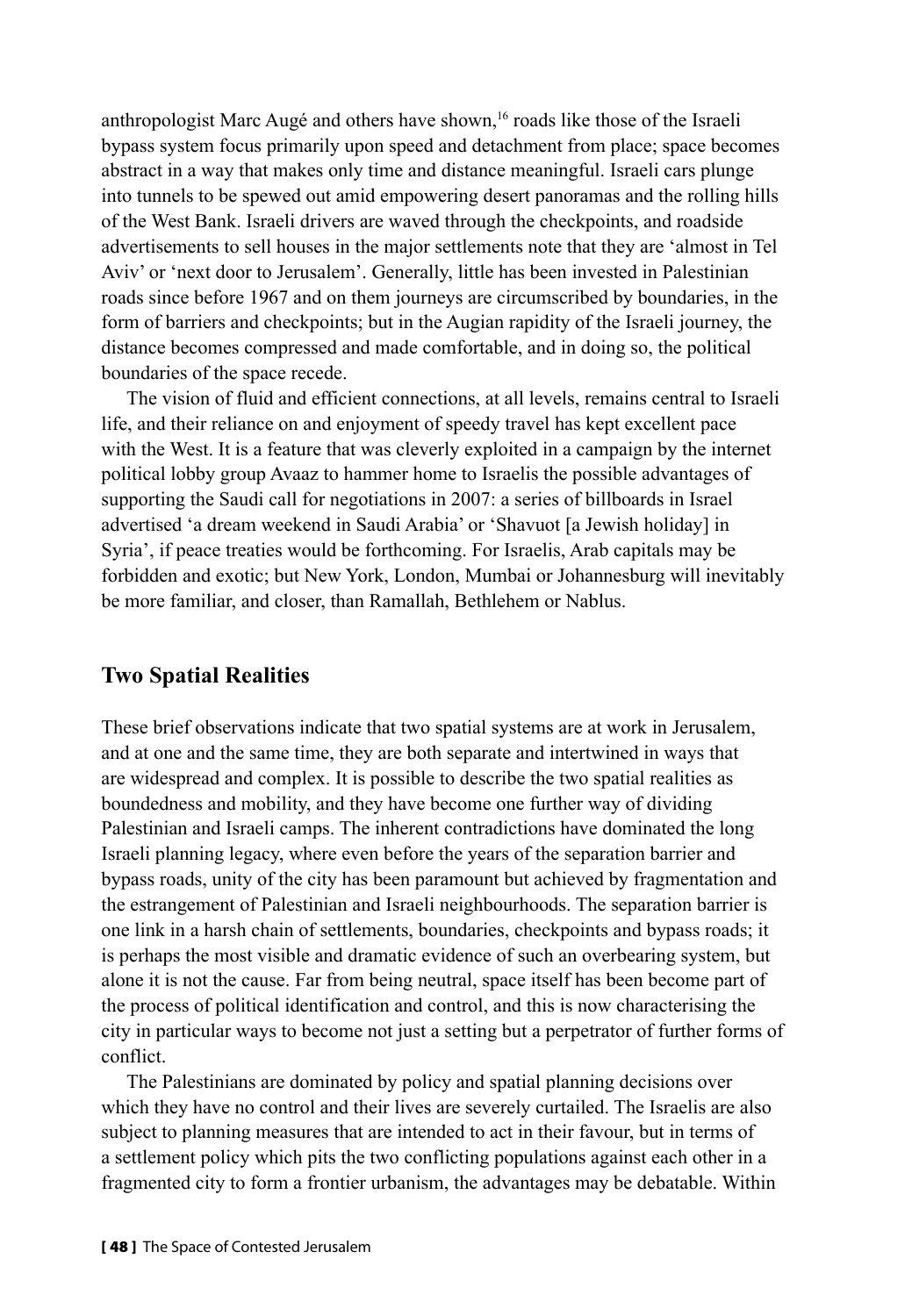this one city radically different urban spaces are experienced according to one's national or ethnic identity, and Jerusalem has taken on the seemingly contradictory characteristics of being structured as a mixed city where any sort of contact between large segments of the population is intentionally made impossible or severely limited. Such in-built schizophrenia can only act detrimentally to urban life. One apparently positive feature is that the topography of Palestinian and Israeli neighbourhoods is so intermingled that some proper links could be facilitated quite easily by creating access roads between them. But this simple act would require the political will to dismantle the huge apparatus of separation barrier, checkpoints and segregated road system. Clearly the old green line division of the 1948-67 period has long disappeared, and to believe that it could be effortlessly reinstated goes against the grain of the spatial realities that have accumulated over the last forty years.

#### **Endnotes**

- 1 Along with, for example, Belfast, Berlin, Nicosia, Beirut. On divided cities see: Scott Bollens, *On Narrow Ground. Urban Policy and Ethnic Conflict in Jerusalem and Belfast* (Albany: State University of New York Press, 2000); A C Hepburn, *Contested Cities in the Modern West* (London: Macmillan, 2004; Jon Calame and Esther Charlesworth, *Divided Cities. Belfast, Beirut, Jerusalem, Mostar and Nicosia*, (Philadelphia: University of Pennsylvania Press, 2009).
- 2 In the Oxford English Dictionary, 'to divide' is to 'separate into parts, break up, split; distribute, deal , share, separate from one another'.
- 3 The Mandate plans were summarised in Henry Kendall, *Jerusalem. The City Plan: Preservation and Development during the British Mandate 1918-1948* (London: His Majesty's Stationery Office, 1948); on the planning of new neighbourhoods, see especially ch.7.
- 4 For a good example of Israeli attitudes in the post 1967 period, see: Arthur Kutcher, *The New Jerusalem. Planning and Politics* (London: Thames and Hudson, 1973), pp.50- 55, *passim*. Other precedents than British colonial planning were also important, such as garden suburbs; but it is worth noting that these models were all Western and placed more value upon their autonomous form than on structuring traditional relationships with neighbouring areas.
- 5 The Israeli residential enclaves built in East Jerusalem are known to Israelis as 'new neighbourhoods' or 'satellites'; Palestinians refer to them as 'colonies'. The term used here

will be 'settlements'. Over half of the Israeli settler population of the West Bank reside in the Jerusalem settlements on land confiscated from Palestinians and annexed by Israel. The Jerusalem settlements have evolved primarily from Israeli policy and planning decisions taken at national level and implemented by the Ministry of Housing along with the Jerusalem Municipality. There has been no Palestinian participation in any major planning decisions or procedures.

- 6 David Kroyanker, *Jerusalem Planning and Development 1979-82*, (Jerusalem: Jerusalem Institute for Israel Studies, 1982) p.27; the chapter that proposes this is entitled 'The future of Jerusalem – For and Against the Satellite Security Belt Around the City'
- 7 Most of the areas of Palestinian habitation around the Old City of Jerusalem have developed as villages. Today their populations have expanded, however, only a few have the public and commercial institutions to be considered towns.
- 8 Israeli fear that Palestinian population growth will surpass their own dominates much of their planning policy. It has led to widespread discrimination of Palestinians and limits on the growth of their villages and neighbourhoods has been a prime method of doing so; see: Amir S Cheshin, Bill Hutman, Avi Melamed, *Separate and Unequal. The Inside Story of Israeli Rule in East Jerusalem* (Cambridge MA and London, Harvard University Press, 1999); Meir Margalit, *Discrimination in the Heart of the Holy City* (Jerusalem: International Peace and Cooperation Center, 2006); Eitan Felner, *A Policy of*